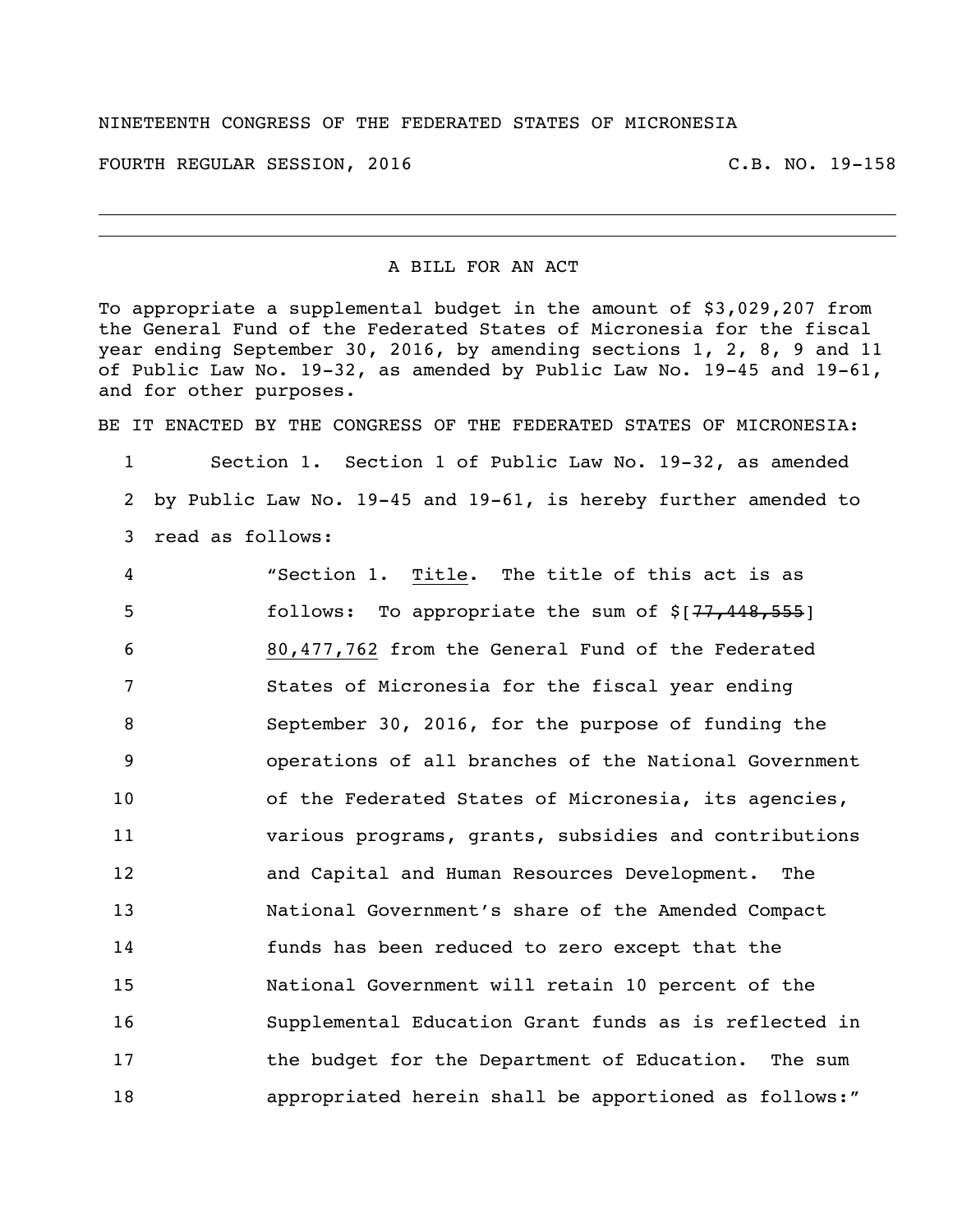| $\mathbf{1}$ |             | Section 2. Section 2 of Public Law No. 19-32, as amended       |         |
|--------------|-------------|----------------------------------------------------------------|---------|
| 2            |             | by Public Laws Nos. 19-45 and 19-61, is hereby amended to read |         |
| 3            | as follows: |                                                                |         |
| 4            |             | "Section 2. Operating expenses of the Executive                |         |
| 5            |             | Branch. The sum of $$[19, 285, 699]$ 19,459,404, or            |         |
| 6            |             | so much thereof as may be necessary, is hereby                 |         |
| 7            |             | appropriated from the General Fund of the                      |         |
| 8            |             | Federated States of Micronesia for the fiscal                  |         |
| 9            |             | year ending September 30, 2016, for the purpose                |         |
| 10           |             | of funding the operations of the Executive                     |         |
| 11           |             | Branch of the National Government during the                   |         |
| 12           |             | fiscal year 2016. The sum appropriated by this                 |         |
| 13           |             | section shall be apportioned as follows:                       |         |
| 14           |             | (1) Office of the President.                                   |         |
| 15           |             | The sum of $\S[1,312,494]$ 1,462,494, or so much               |         |
| 16           |             | thereof as may be necessary, for the operations                |         |
| 17           |             | of the Office of the President during the fiscal               |         |
| 18           |             | year 2016. The sum appropriated herein shall be                |         |
| 19           |             | apportioned as follows:                                        |         |
| 20           |             |                                                                | 468,640 |
| 21           |             |                                                                | 320,354 |
| 22           |             |                                                                | 536,000 |
| 23           |             |                                                                | 135,000 |
| 24           |             | Fixed Assets                                                   | 2,500   |
| 25           |             | (2) Department of Foreign Affairs.                             |         |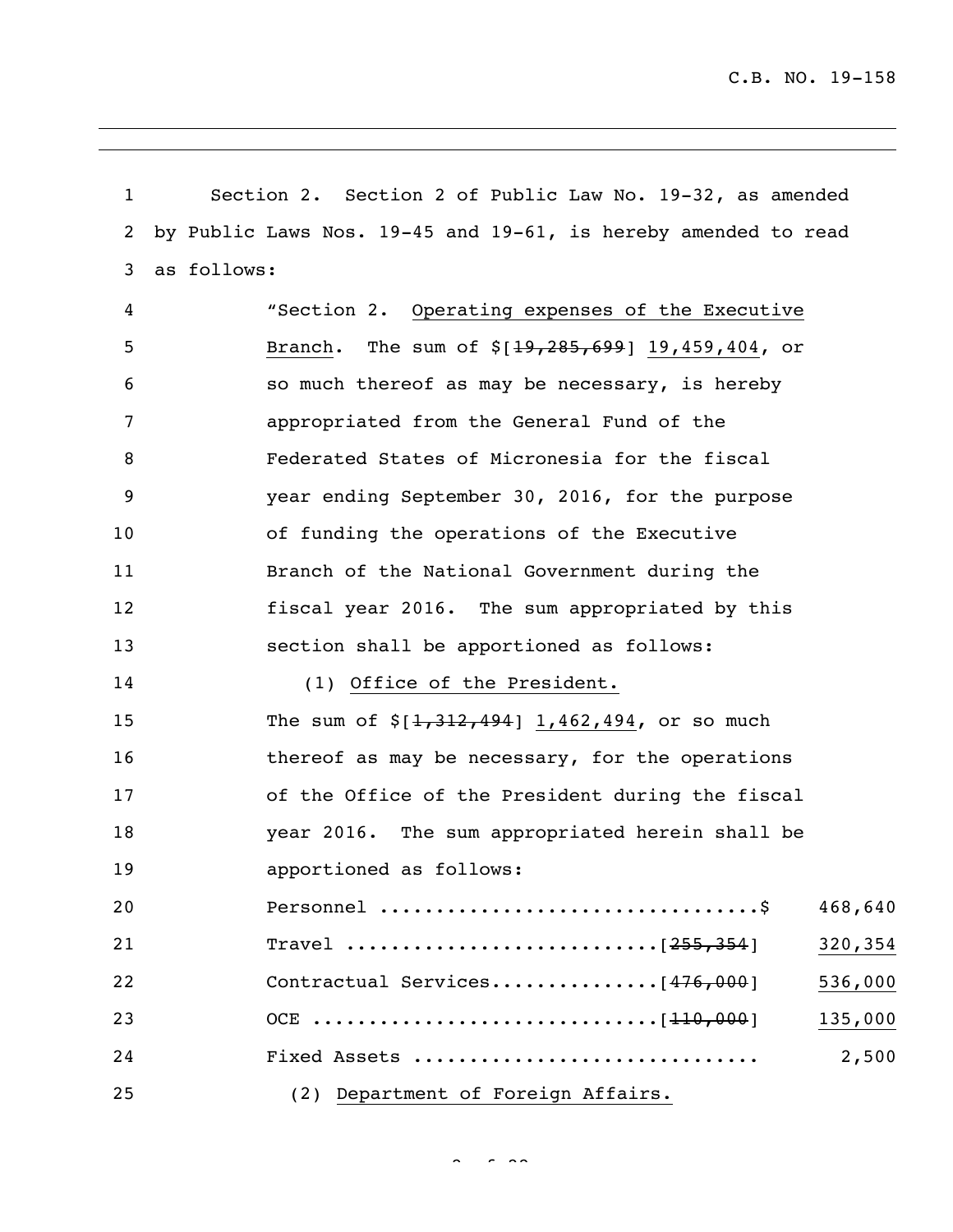| $\mathbf{1}$ | The sum of $$4,594,168$ , or so much thereof as may |
|--------------|-----------------------------------------------------|
| 2            | be necessary, for the operations of the             |
| 3            | Department of Foreign Affairs during the fiscal     |
| 4            | year 2016. The sum appropriated herein shall be     |
| 5            | apportioned as follows:                             |
| 6            | Personnel \$ 1,340,092                              |
| 7            | 284,899                                             |
| 8            |                                                     |
| 9            | 324,632                                             |
| 10           | Fixed Assets<br>85,900                              |
| 11           | (3) Department of Finance and Administration.       |
| 12           | The sum of \$2,566,833, or so much thereof as may   |
| 13           | be necessary, for the operations of the             |
| 14           | Department of Finance and Administration during     |
| 15           | the fiscal year 2016. The sum appropriated          |
| 16           | herein shall be apportioned as follows:             |
| 17           | Personnel \$ 1,718,842                              |
| 18           | 215,401                                             |
| 19           | 348,966<br>Contractual Services                     |
| 20           | 273,124                                             |
| 21           | Fixed Assets<br>10,500                              |
| 22           | (4) Department of Resources and Development.        |
| 23           | The sum of $$1,291,214$ , or so much thereof as may |
| 24           | be necessary, for the operations of the             |
| 25           | Department of Resources and Development during      |

 $\sim$  22 of 22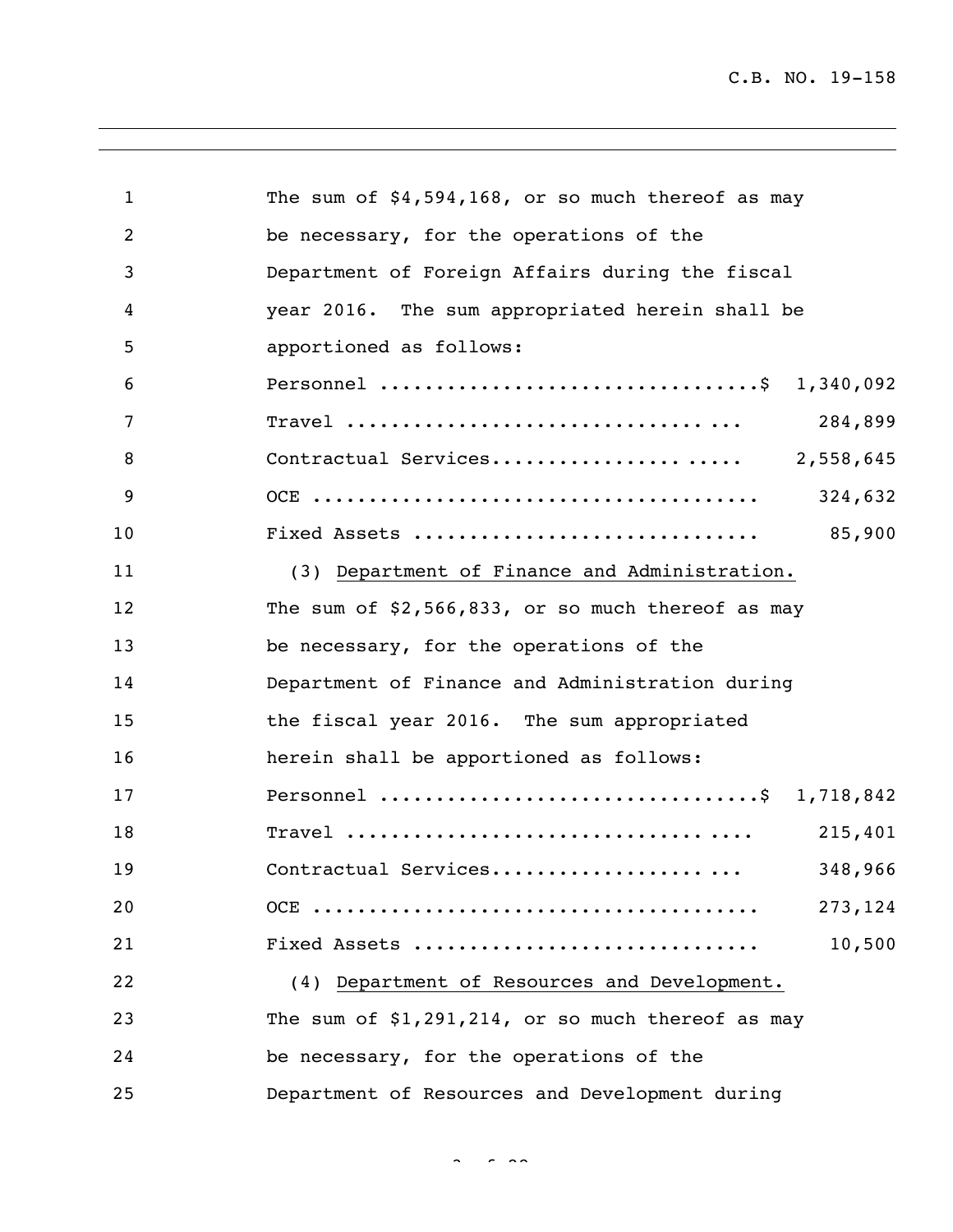| 1  | the fiscal year 2016. The sum appropriated                                     |
|----|--------------------------------------------------------------------------------|
| 2  | herein shall be apportioned as follows:                                        |
| 3  | 831,535                                                                        |
| 4  | 170,202                                                                        |
| 5  | Contractual Services<br>78,157                                                 |
| 6  | 180,320                                                                        |
| 7  | 31,000<br>Fixed Assets                                                         |
| 8  | (5) Department of Transportation,                                              |
| 9  | Communications and Infrastructure.                                             |
| 10 | The sum of $$3,132,879$ , or so much thereof as may                            |
| 11 | be necessary, for the operations of the                                        |
| 12 | Department of Transportation, Communications and                               |
| 13 | Infrastructure during the fiscal year 2016. The                                |
| 14 | sum appropriated herein shall be apportioned as                                |
| 15 | follows:                                                                       |
| 16 | Personnel $\dots\dots\dots\dots\dots\dots\dots\dots\dots\dots\dots$<br>773,443 |
| 17 | 237,355                                                                        |
| 18 | Contractual Services<br>2,040,136                                              |
| 19 | 73,645                                                                         |
| 20 | Fixed Assets<br>8,300                                                          |
| 21 | Department of Health and Social Affairs.<br>(6)                                |
| 22 | The sum of \$779,949, or so much thereof as may                                |
| 23 | be necessary, for the operations of the                                        |
| 24 | Department of Health and Social Affairs during                                 |
| 25 | the fiscal year 2016. The sum appropriated                                     |

 $4 - 22$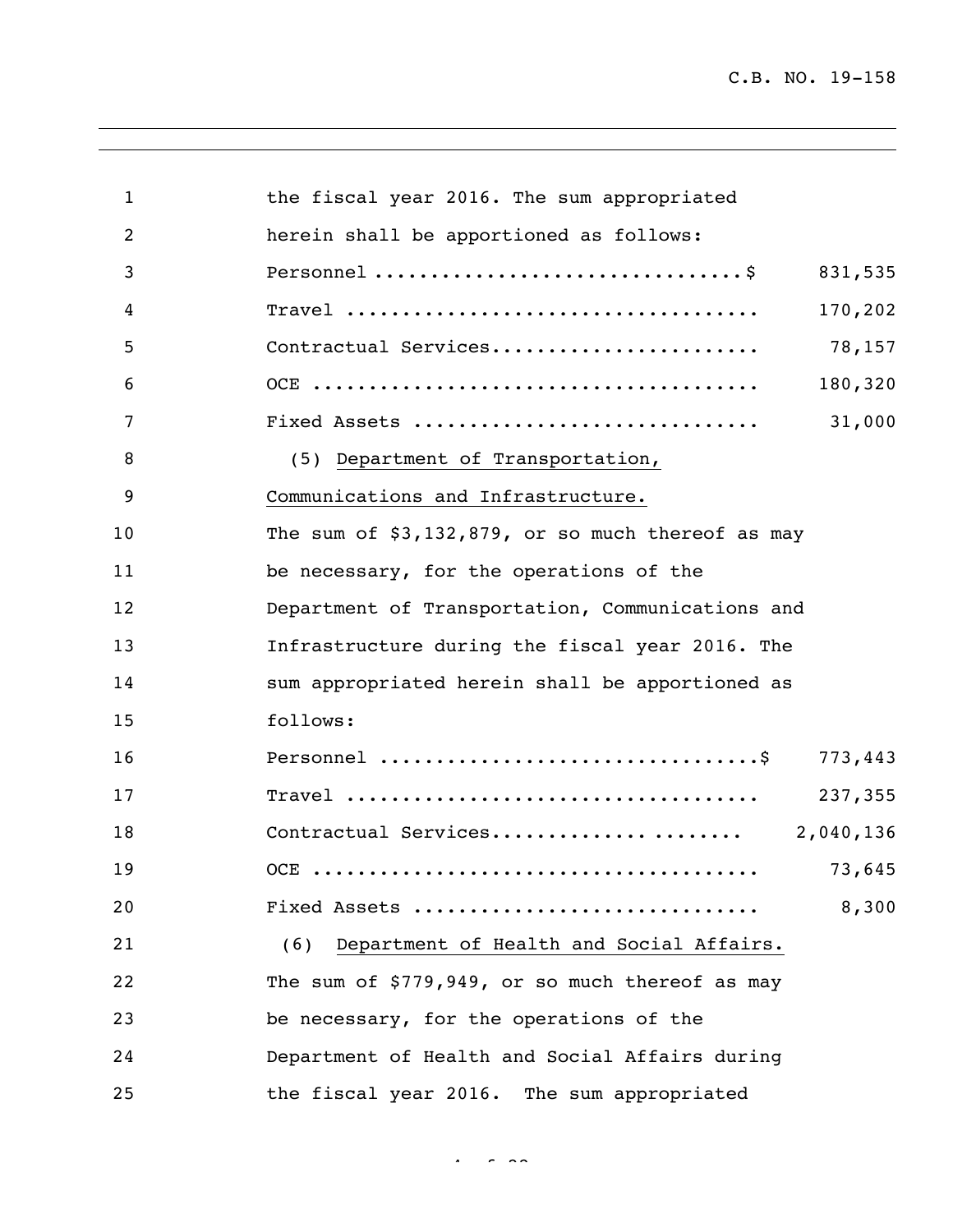| $\mathbf{1}$   | herein shall be apportioned as follows:           |         |
|----------------|---------------------------------------------------|---------|
| $\overline{2}$ |                                                   | 440,848 |
| 3              |                                                   | 130,316 |
| 4              | Contractual Services                              | 108,617 |
| 5              |                                                   | 100,168 |
| 6              | Fixed Assets                                      | $-0-$   |
| 7              | (7) Department of Education.                      |         |
| 8              | The sum of \$849,723, or so much thereof as may   |         |
| 9              | be necessary, for the operations of the           |         |
| 10             | Department of Education during the fiscal year    |         |
| 11             | 2016. Of the total amount of funds appropriated   |         |
| 12             | herein, \$366,598 shall be deemed to come from    |         |
| 13             | funds available under the Supplemental Education  |         |
| 14             | Grant. The sum appropriated herein shall be       |         |
| 15             | apportioned as follows:                           |         |
| 16             |                                                   | 441,204 |
| 17             |                                                   | 154,793 |
| 18             | Contractual Services                              | 168,393 |
| 19             | OCE.                                              | 77,833  |
| 20             | Fixed Assets                                      | 7,500   |
| 21             | (8) Department of Justice.                        |         |
| 22             | The sum of \$3,330,571, or so much thereof as may |         |
| 23             | be necessary, for the operations of the           |         |
| 24             | Department of Justice during the fiscal year      |         |
| 25             | The sum appropriated herein shall be<br>2016.     |         |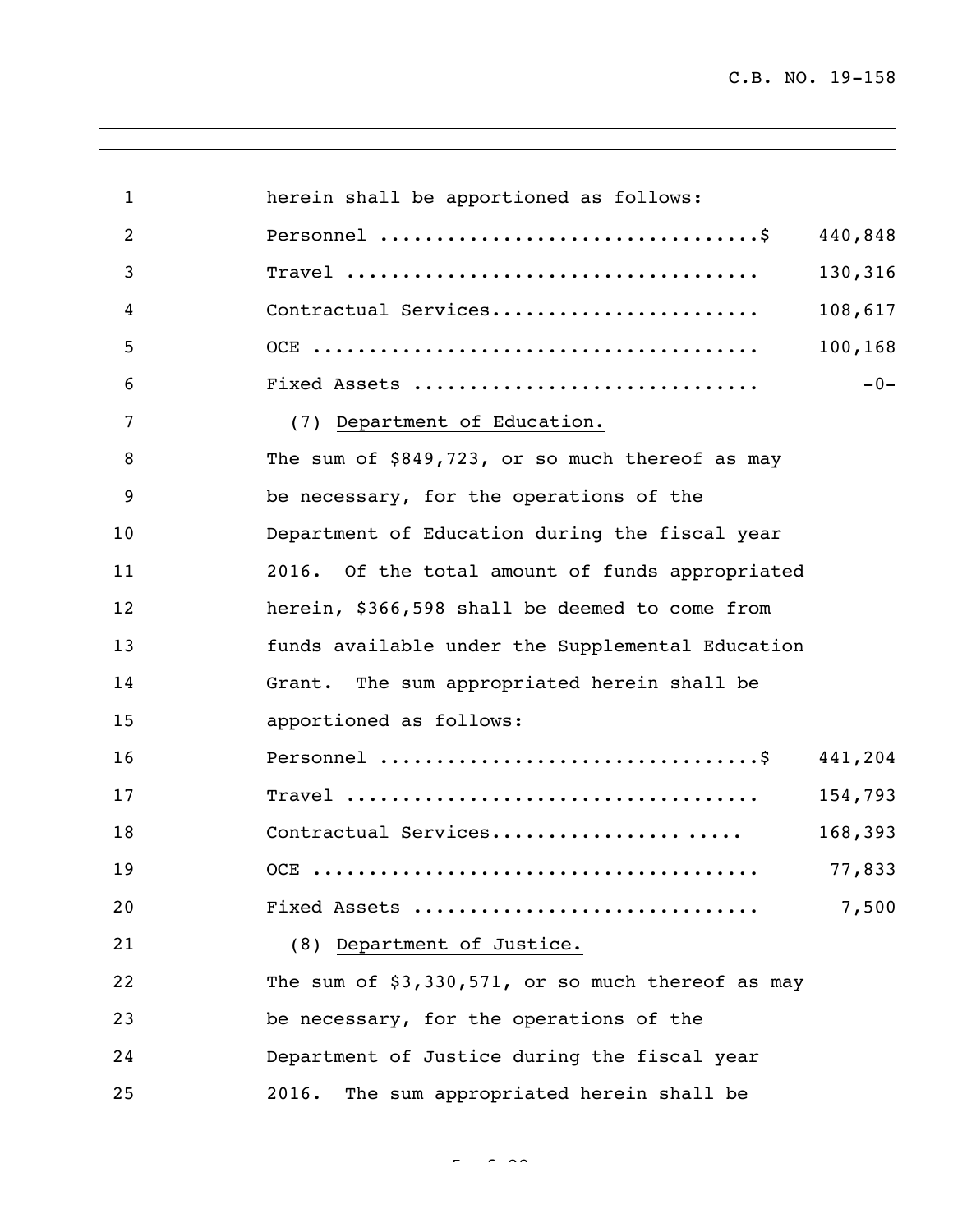| 1  | apportioned as follows:                           |         |
|----|---------------------------------------------------|---------|
| 2  | Personnel \$ [2,351,938] 2,364,373                |         |
| 3  |                                                   | 158,548 |
| 4  | Contractual Services                              | 309,160 |
| 5  |                                                   | 340,395 |
| 6  | Fixed Assets                                      | 181,800 |
| 7  | (9) Office of the Public Defender.                |         |
| 8  | The sum of \$918,421, or so much thereof as may   |         |
| 9  | be necessary, for the operations of the Office    |         |
| 10 | of the Public Defender during the fiscal year     |         |
| 11 | 2016. The sum appropriated herein shall be        |         |
| 12 | apportioned as follows:                           |         |
| 13 |                                                   | 663,970 |
| 14 |                                                   | 72,812  |
| 15 | Contractual Services                              | 73,239  |
| 16 |                                                   | 77,900  |
| 17 | Fixed Assets                                      | 30,500  |
| 18 | (10) Office of Environment and Emergency          |         |
| 19 | Management.                                       |         |
| 20 | The sum of $$312,441$ , or so much thereof as may |         |
| 21 | be necessary, for the operations of the Office    |         |
| 22 | of Environment and Emergency Management during    |         |
| 23 | the fiscal year 2016. The sum appropriated        |         |
| 24 | herein shall be apportioned as follows:           |         |
| 25 |                                                   | 181,465 |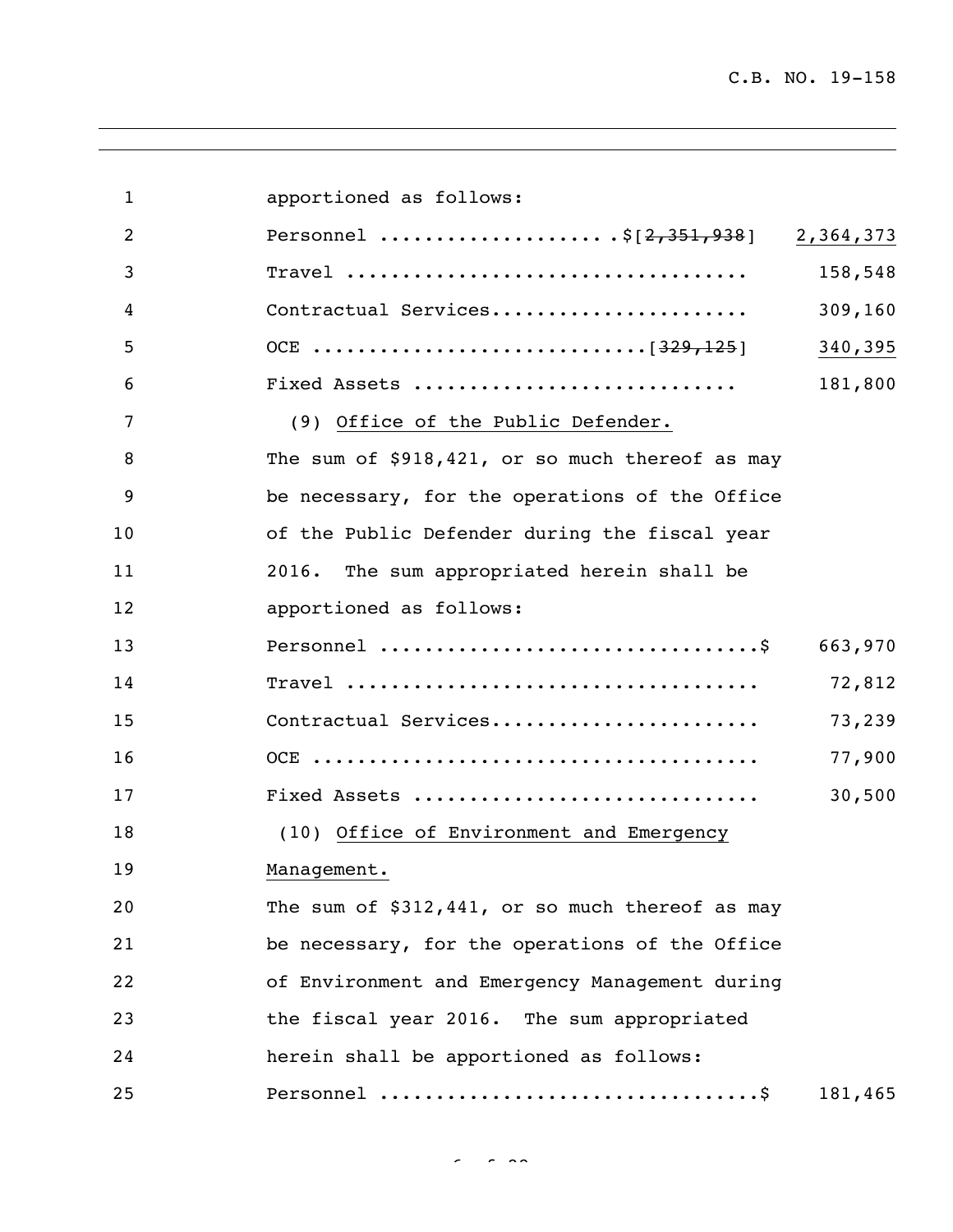| $\mathbf{1}$   | 90,066                                                             |
|----------------|--------------------------------------------------------------------|
| $\overline{2}$ | Contractual Services<br>18,450                                     |
| 3              | 22,460                                                             |
| 4              | $-0-$                                                              |
| 5              | (11) Office of National Archives, Culture and                      |
| 6              | Historic Preservation.                                             |
| 7              | The sum of \$197,006, or so much thereof as may                    |
| 8              | be necessary, for the operations of the Office                     |
| 9              | of National Archives, Culture and Historic                         |
| 10             | Preservation during the fiscal year 2016. The                      |
| 11             | sum appropriated herein shall be apportioned as                    |
| 12             | follows:                                                           |
| 13             | 117,176                                                            |
| 14             | 34,503                                                             |
| 15             | Contractual Services<br>10,425                                     |
| 16             | 22,102                                                             |
| 17             | Fixed Assets<br>12,800''                                           |
| 18             | Section 3. Section 8 of Public Law No. 19-32, as amended           |
|                | 19 by Public Law No. 19-45 and 19-61, is hereby further amended to |
|                | 20 read as follows:                                                |
| 21             | "Section 8. Grants, Subsidies and Contributions.<br>The            |
| 22             | sum of \$[11,483,916] 12,333,891, or so much thereof as            |
| 23             | may be necessary, is hereby appropriated from the                  |
| 24             | General Fund of the Federated States of Micronesia for             |
| 25             | the fiscal year ending September 30, 2016 for the                  |

 $\sim$  222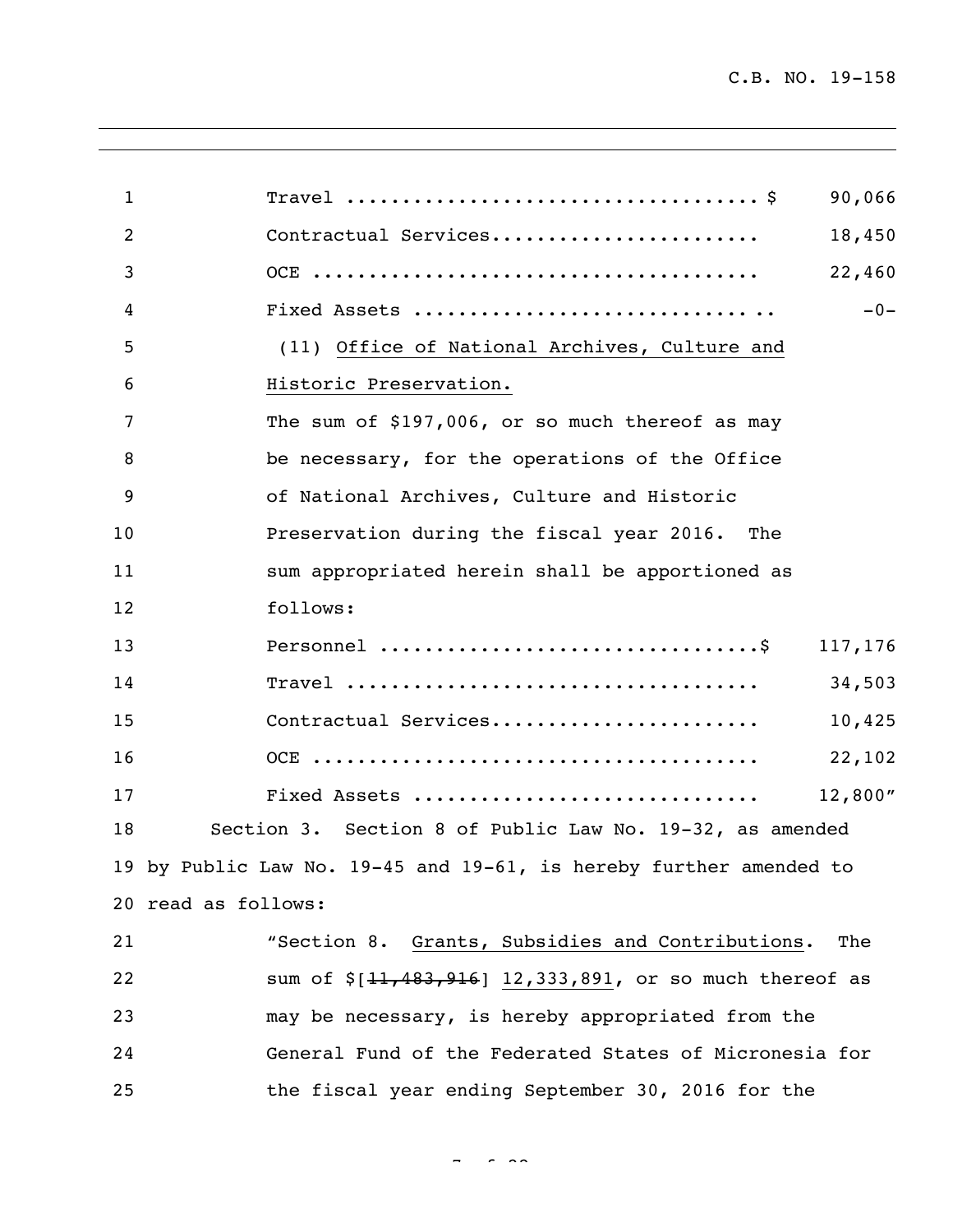| $\mathbf{1}$   | following grants, subsidies and contributions during         |
|----------------|--------------------------------------------------------------|
| $\overline{c}$ | the fiscal year 2016. The sum appropriated by this           |
| 3              | section shall be apportioned as follows:                     |
| 4              | (1) Office of the President.                                 |
| 5              | (a) Asia-Pacific Broadcasting Dev. (AIBD) \$<br>4,500        |
| 6              | (b) Asia-Pacific Broadcasting Union (ABU)<br>800             |
| 7              | Pacific Island News Assn. (PINA)<br>350<br>$\left( c\right)$ |
| 8              | (d) 2023 Action Plan                                         |
| 9              | Implementation<br>$-0-$                                      |
| 10             | (e) Asia Pacific Investment<br>250                           |
| 11             | 50,000<br>Former Presidents' allowance<br>(f)                |
| 12             | (q) ODA reimbursement of interest                            |
| 13             | to European Union<br>17,705                                  |
| 14             | (2) Department of Foreign Affairs.                           |
| 15             | (a) Pacific Is. Forum Secretariat<br>46,000                  |
| 16             | (b) Secretariat of the Pacific                               |
| 17             | Community (SPC)<br>56,000                                    |
| 18             | 70,000<br>(c) UN Membership Fee                              |
| 19             | (d) UN Economic and Social Commission                        |
| 20             | for Asia and the Pacific (ESCAP)<br>5,000                    |
| 21             | 5,000<br>East West Center<br>(e)                             |
| 22             | Cotonou Membership Fee<br>15,000<br>(f)                      |
| 23             | SPC Office Rental<br>45,000<br>(g)                           |
| 24             | FSM-China Diplomatic Relations<br>25,000<br>(h)              |
| 25             | (i) Pacific Island Forum [500,000]<br>1,250,000              |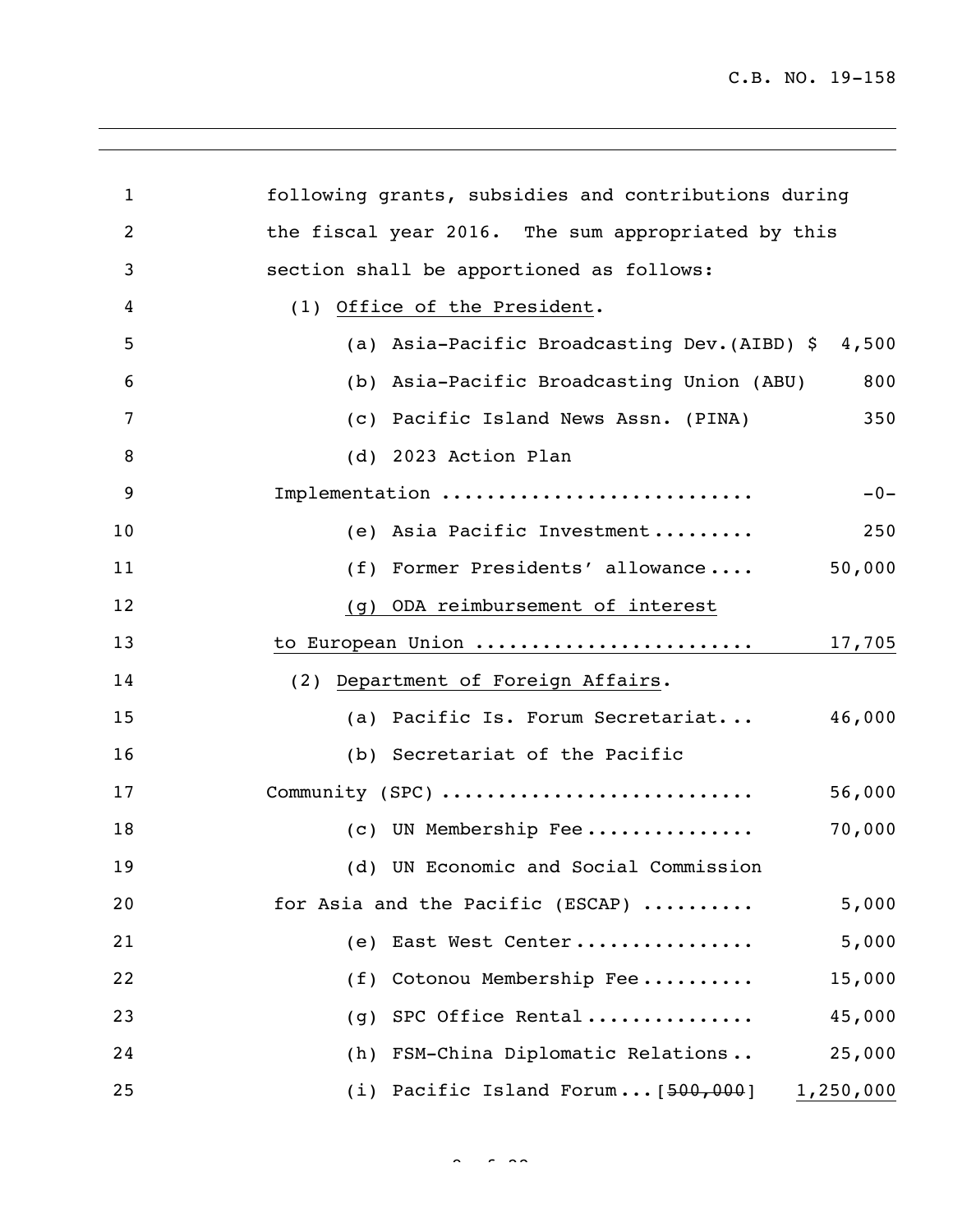| $\mathbf{1}$   | (3) Department of Finance and Administration. |        |
|----------------|-----------------------------------------------|--------|
| $\overline{2}$ | (a) OCO Membership Fee\$                      | 14,024 |
| 3              | (b) Maintenance Fee for FMIS                  | 55,000 |
| 4              | (c) FSM Group Life                            | 25,000 |
| 5              | (4) Department of Resources and Development.  |        |
| 6              | (a) Pacific Islands Development Program       | 15,000 |
| 7              | (b) Forum Fisheries                           | 38,918 |
| 8              | $(c)$ UNDP                                    | 30,000 |
| 9              | (d) South Pacific Applied Geoscience          |        |
| 10             | Comm. $(SOPAC)$                               | 15,000 |
| 11             | (e) Pacific Asia Travel Association.          | 5,000  |
| 12             | (f) Micronesian Challenge Endowment.          | 50,000 |
| 13             | (g) Western Forestry Leadership Coalition     | 530    |
| 14             | (h) Food Agriculture Organization (FAO)       | 4,800  |
| 15             | Matching for SPC Projects<br>(i)              | 60,000 |
| 16             | Micronesian Challenge<br>(j)                  | 10,000 |
| 17             | (k) Micronesian Cruise Assoc                  | 2,500  |
| 18             | International Animal Health<br>(1)            |        |
| 19             | Organization (OIE)                            | 23,000 |
| 20             | (m)                                           | 250    |
| 21             | (n) Micronesia Trade Cmte                     | 30,000 |
| 22             | (o) Convention on Biological                  |        |
| 23             | Diversity (CBD)                               | 1,000  |
| 24             | (p) South Pacific Tourism Organization        |        |
| 25             |                                               | 54,000 |

 $\sim$  222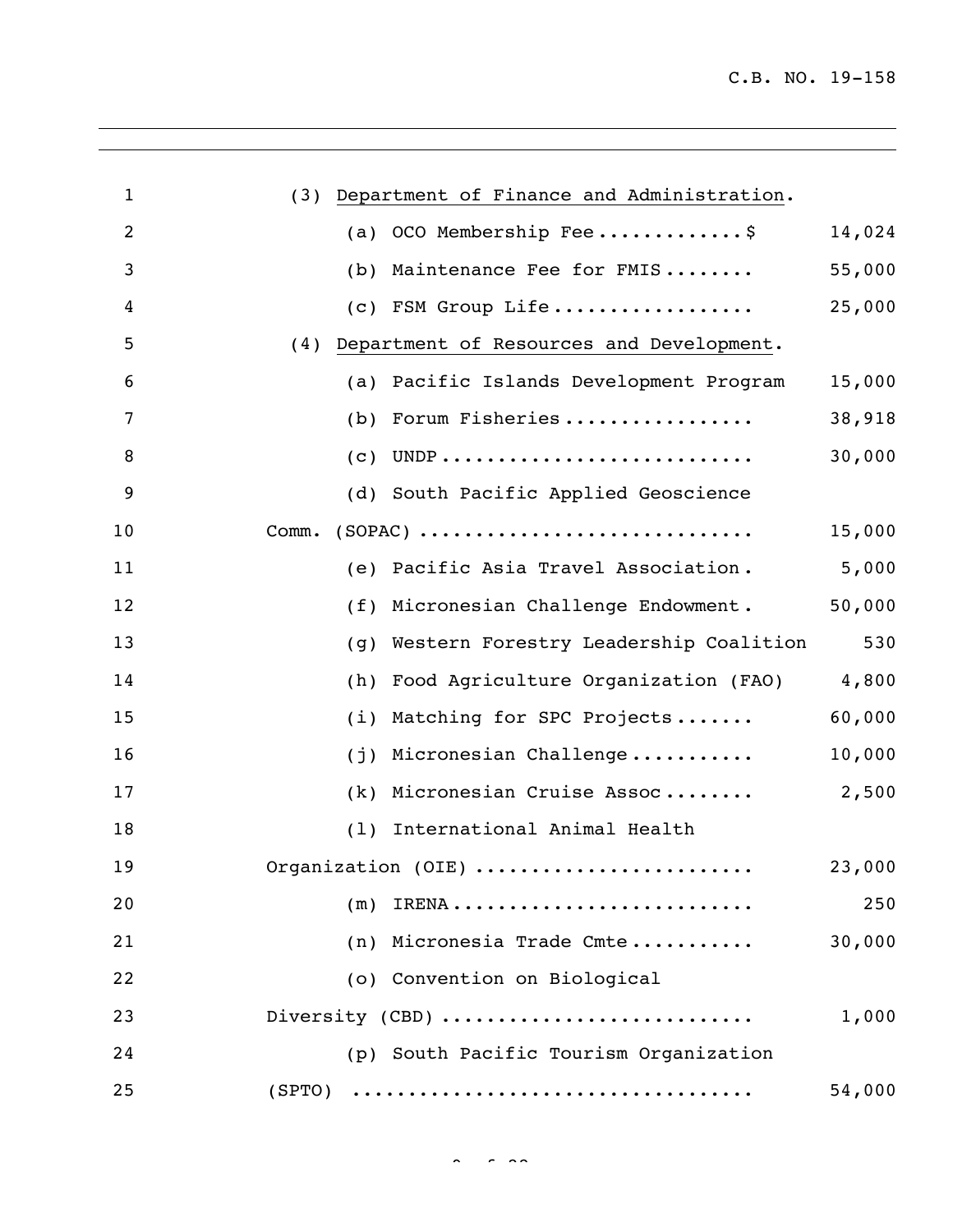| 1              | (q) International Fund for Agriculture       |         |
|----------------|----------------------------------------------|---------|
| $\overline{c}$ | Development \$                               | 500     |
| 3              | (5) Department of Health and Social Affairs. |         |
| 4              | (a) UN Fund for Population Activity          |         |
| 5              |                                              | 3,000   |
| 6              | (b) World Health Organization (WHO).         | 4,000   |
| 7              | (c) National Board of Nursing                |         |
| 8              | & Med Licensing                              | 20,000  |
| 9              | (d) Pacific Islands Health Officers          |         |
| 10             | Association (PIHOA)                          | 20,000  |
| 11             | (e) FSM Amateur Sports Association.          | 20,000  |
| 12             | (f) Association of Territorial               |         |
| 13             | Health Organization                          | 7,000   |
| 14             | FSM Red Cross<br>(q)                         | 70,000  |
| 15             | UNICEP (vaccines)<br>(h)                     | 50,000  |
| 16             | UN Women<br>(i)                              | 1,000   |
| 17             | WHO unpaid membership<br>(i)                 |         |
| 18             | dues FY14 & FY15                             | 9,300   |
| 19             | (k) PIHOA unpaid membership dues             |         |
| 20             | FY14 & FY15                                  | 5,000   |
| 21             | Reimbursement to UNFPA<br>(1)                |         |
| 22             | as cited by audit                            | 26,214  |
| 23             | (6) Department of Education.                 |         |
| 24             | (a) Aid for Non-Public Schools               | 600,000 |
| 25             | (b) Financial Assistance to FSM students     |         |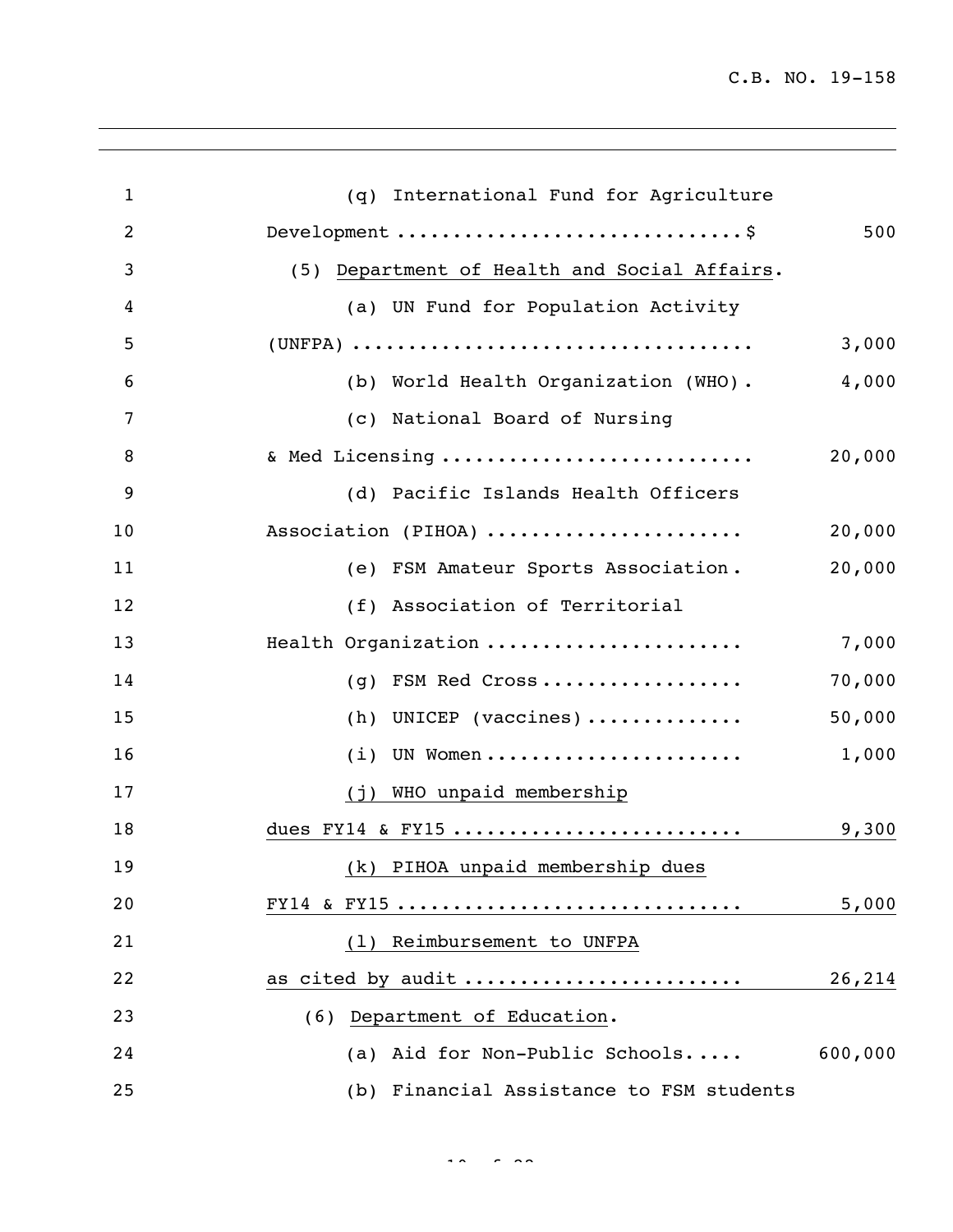| 1              | attending CMI  \$<br>40,000                     |
|----------------|-------------------------------------------------|
| $\overline{2}$ | (c) Financial Assistance to FSM students        |
| 3              | attending PCC<br>150,000                        |
| 4              | (d) National Scholarship; PROVIDED THAT,        |
| 5              | the funds are prioritized according to          |
| 6              | designated areas of priority study which        |
| 7              | include: law, medicine,                         |
| 8              | accounting/economics/business, and engineering. |
| 9              | Incoming freshmen majoring in liberal arts      |
| 10             | (including pre-law and pre-med) must            |
| 11             | maintain a G.P.A. of 2.0<br>2,000,000           |
| 12             | (e) National Close-Up<br>75,000                 |
| 13             | (f) National Merit Scholarship<br>150,000       |
| 14             | (g) COM Board annual meeting<br>5,000           |
| 15             | (h) Caroline College and                        |
| 16             | Pastoral Institute (CCPI)<br>50,000             |
| 17             | (i) Faithwalk Christian College<br>50,000       |
| 18             | (j) COM-FSM - unpaid tuition to SDSU<br>316,000 |
| 19             | Department of Transportation,<br>(7)            |
| 20             | Communication and Infrastructure.               |
| 21             | (a) Asia Pacific Telecommunity (APT)<br>11,000  |
| 22             | International Telecommunications<br>(b)         |
| 23             | Union $(TTU)$<br>104,163                        |
| 24             | International Civil Aviation<br>(C)             |
| 25             | Organization<br>28,050                          |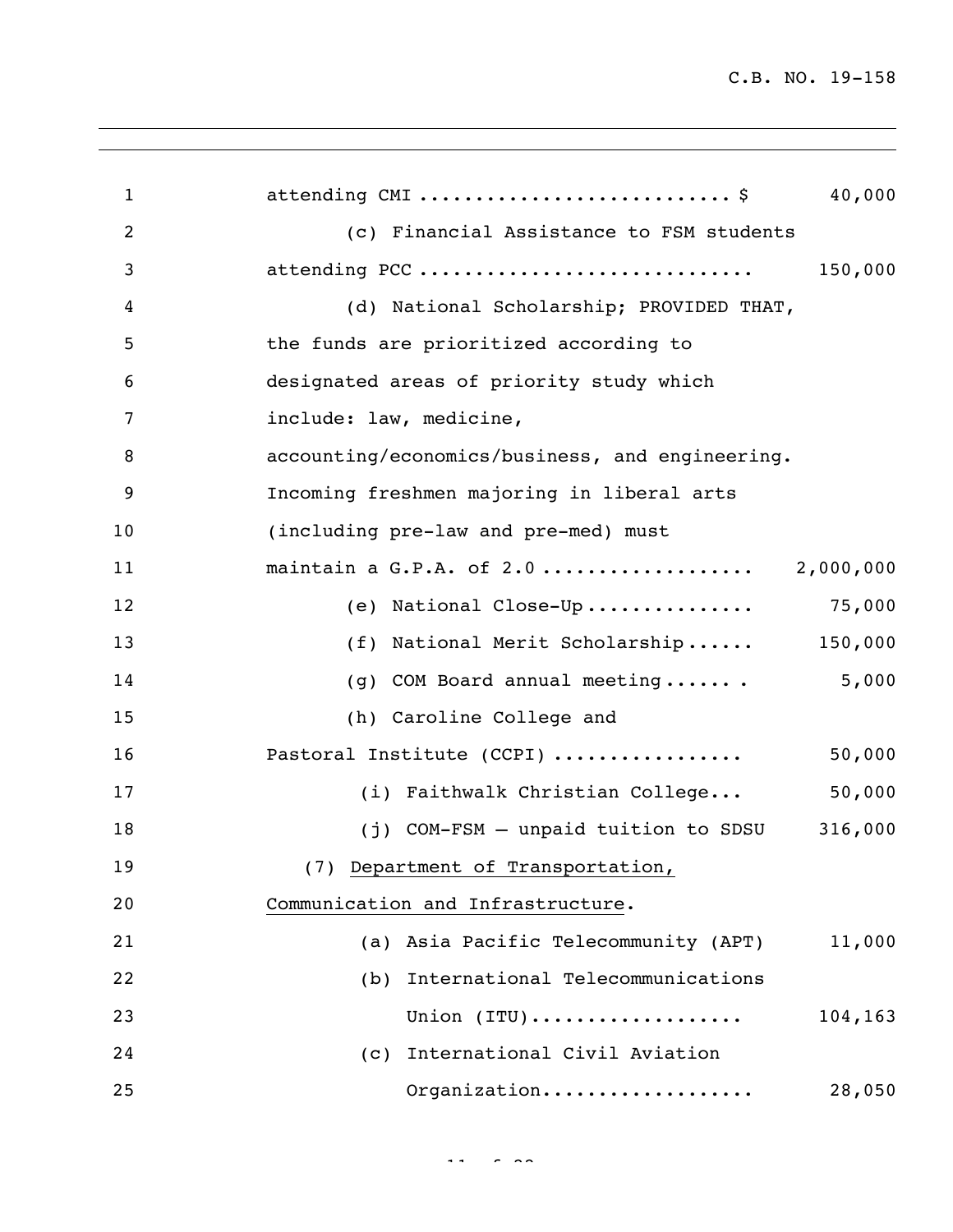| $\mathbf{1}$ | (d) FSM Capital Energy/Utilities\$      | 700,000 |
|--------------|-----------------------------------------|---------|
| 2            | (e) Micronesian Shipping Comm           | 25,000  |
| 3            | (8)<br>Department of Justice.           |         |
| 4            | (a) DOJ Fuel Subsidy                    | 200,000 |
| 5            | (b) Kosrae Joint Law Enforcement        | 30,000  |
| 6            | (c) Pohnpei Joint Law Enforcement       | 50,000  |
| 7            | (d) Chuuk Joint Law Enforcement         | 50,000  |
| 8            | (e) Yap Joint Law Enforcement.          | 30,000  |
| 9            | (f) Chuuk Health Care Plan              |         |
| 10           | Court Judgment                          | 80,777  |
| 11           | $(g)$ SAR - Fuel to Micronesia/         |         |
| 12           | Independence                            | 41,756  |
| 13           | (9) Congress of the Federated States of |         |
| 14           | Micronesia                              |         |
| 15           | IPU Conference<br>(a)                   | 50,000  |
| 16           | Climate Change Conferences<br>(b)       | 30,000  |
| 17           | (C)                                     | 30,400  |
| 18           | (d) Staff Upgrade/Law of the            |         |
| 19           | Sea Training                            | 50,000  |
| 20           | (e) World Bank/IMF Annual Meeting       | 50,000  |
| 21           | (f) FSM/Israel Parliamentarian          |         |
| 22           | Friendship Link                         | 100,000 |
| 23           | (g) MLC Conference                      | 60,000  |
| 24           | (h) FSM/Japan Parliamentarian           |         |
| 25           | Friendship Link                         | 50,000  |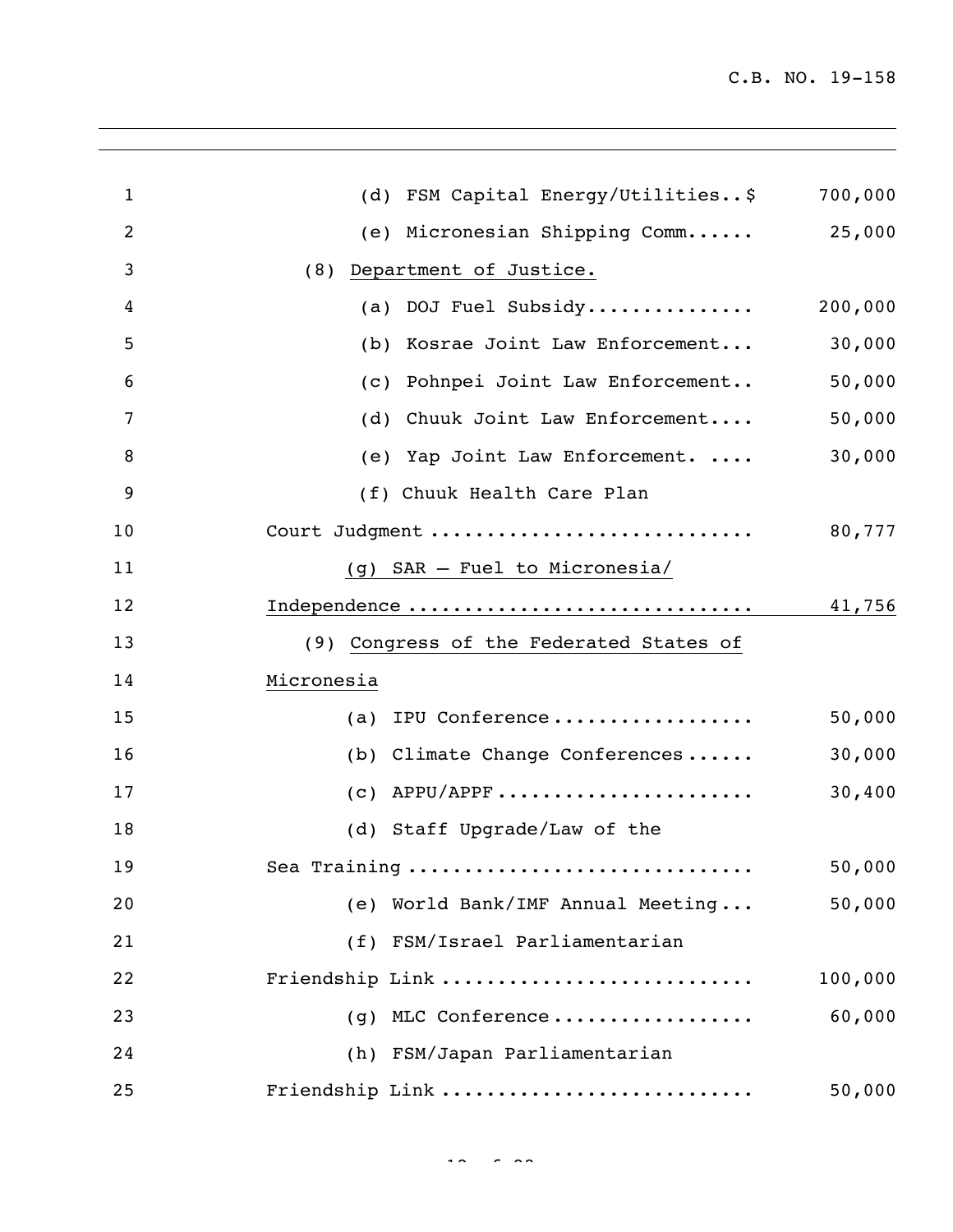| $\mathbf{1}$ | (i) China Parliamentarian Visit\$            | 18,800  |
|--------------|----------------------------------------------|---------|
| 2            | (j) FSM Congress/Cuban National Assembly     |         |
| 3            | Parliamentary Relations                      | 50,000  |
| 4            | (k) National Olympic Committee -             |         |
| 5            | Assistance for Jennifer Chieng               | 25,000  |
| 6            | (1) FSM-French Parliamentarian               |         |
| 7            | Friendship Link                              | 46,800  |
| 8            | $(m)$ ACP                                    | 50,000  |
| 9            | (n) Fisheries Meetings (WCPFC, PNA, NORMA    |         |
| 10           | Bilateral Access Consultations, U.S.         |         |
| 11           | Treaty Negotiations, and others)             | 70,000  |
| 12           | (o) MRA Conference in Japan                  | 20,000  |
| 13           | (p) Contribution to IPU, of which up         |         |
| 14           | to \$12,500 may be used to pay overdue       |         |
| 15           | membership fees                              | 112,500 |
| 16           | IPU annual dues<br>(q)                       | 10,000  |
| 17           | IPU Assembly in Zambia<br>(r)                | 50,000  |
| 18           | (s) Crans Montana Forum in Morocco           | 50,000  |
| 19           | (t) Wilshire Investment Conference &         |         |
| 20           | meetings with constituents in the U.S        | 50,000  |
| 21           | Office of E.E.M.<br>(10)                     |         |
| 22           | $SPREP$<br>(a)                               | 10,184  |
| 23           | (b)                                          | 760     |
| 24           | SPREP/Noumea Convention<br>$\left( c\right)$ | 1,764   |
| 25           | Waigani Convention<br>(d)                    | 1,190   |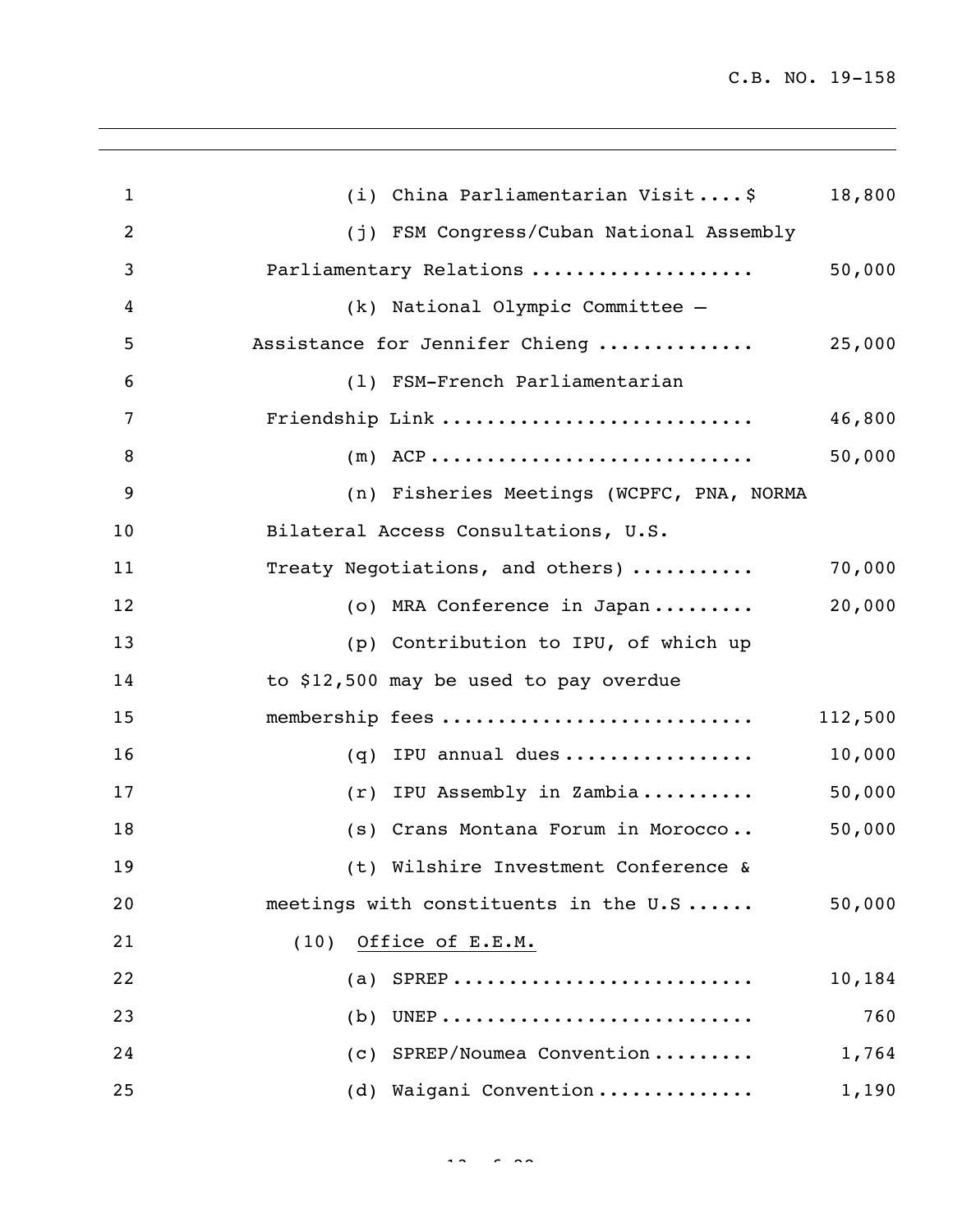| $\mathbf{1}$   | (e) UN Convention to Combat                     |         |
|----------------|-------------------------------------------------|---------|
| $\overline{2}$ | Desertification \$                              | 120     |
| 3              | (f) UN Framework Convention (UNFCC).            | 250     |
| $\overline{4}$ | Earth Day Activities<br>(q)                     | 15,000  |
| 5              | (h) EPA Director's Meeting                      | 20,000  |
| 6              | (i) 5th Bi-Annual                               |         |
| 7              | Environmental Conference                        | 20,000  |
| 8              | (j) Disaster Assistance Emergency               |         |
| 9              | Fund (DAEF) Matching                            | 200,000 |
| 10             | (11) Office of NACHP                            |         |
| 11             | (a) UNESCO                                      | 4,000   |
| 12             | $(b)$ NCSHPO                                    | 2,760   |
| 13             | $(c)$ PARBICA                                   | 100     |
| 14             | $(d)$ PIALA                                     | 100     |
| 15             | (e) WHC Membership Fee                          | 54      |
| 16             | (12) Other Grants, Subsidies and Contributions. |         |
| 17             | (a) Kosrae Judiciary Subsidy                    | 35,000  |
| 18             | (b) Pohnpei Judiciary Subsidy                   | 55,000  |
| 19             | (c) Chuuk Judiciary Subsidy                     | 55,000  |
| 20             | (d) Yap Judiciary Subsidy                       | 35,000  |
| 21             | (e) COM Treaty Obligations                      | 25,000  |
| 22             | (f) Micronesian Legal Services                  |         |
| 23             | Corporation                                     | 250,000 |
| 24             | MiCare<br>(q)                                   | 80,000  |
| 25             | (h) MLFC Loan Payment                           | 200,000 |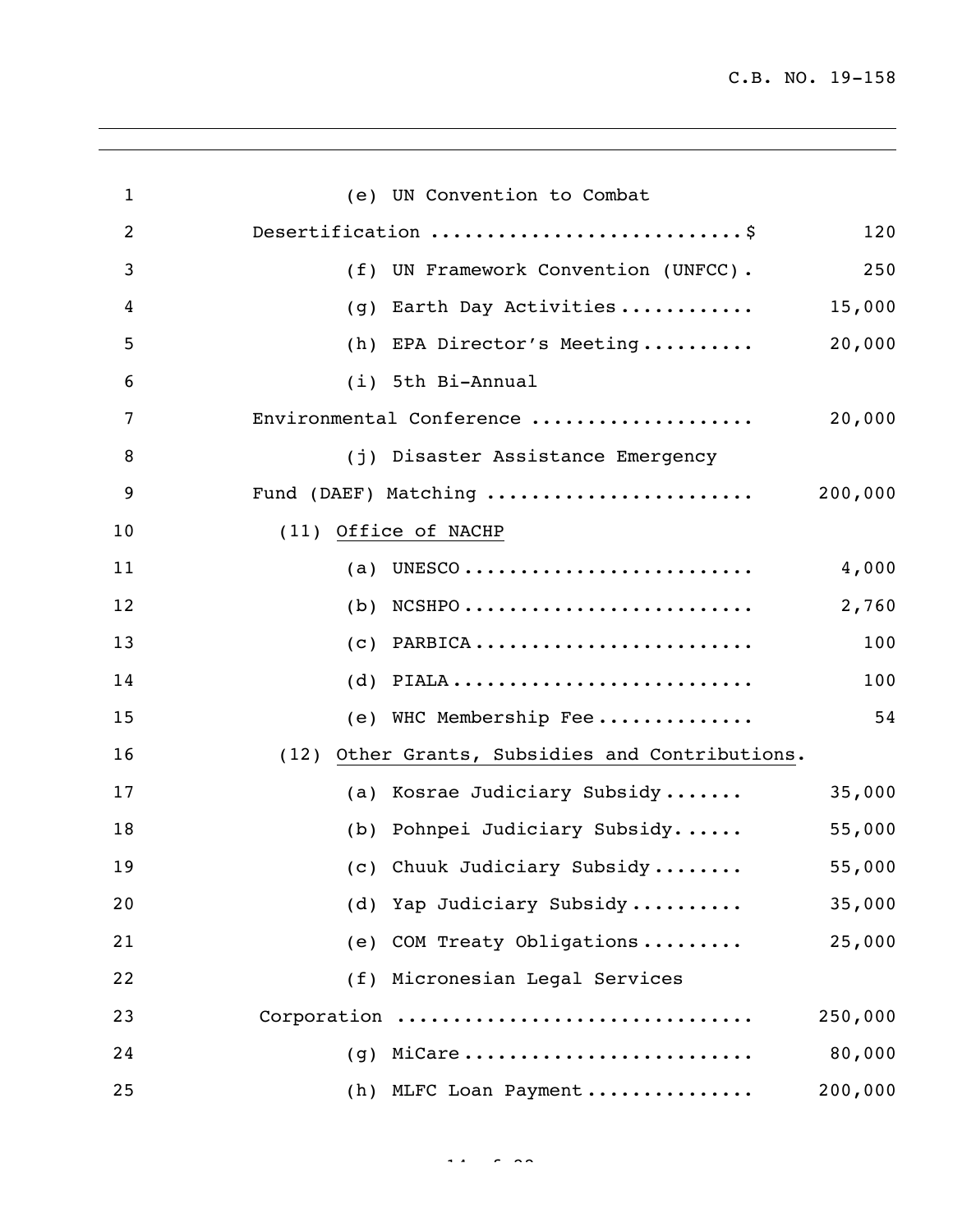| 1  | Single Audit\$<br>445,000<br>(i)                                |
|----|-----------------------------------------------------------------|
| 2  | 2,000,000<br>FSM Social Security<br>(j)                         |
| 3  | 510,000<br>(k)<br>Staff Housing                                 |
| 4  | Recruitment and repatriation<br>223,218<br>(1)                  |
| 5  | WCPFC Membership<br>108,504<br>(m)                              |
| 6  | 15,000''<br>(n) UN Mission Legal Counsel Travel.                |
| 7  | Section 4. Section 9 of Public Law No. 19-32, as amended        |
| 8  | by Public Laws. Nos. 19-45 and 19-61, is hereby amended to read |
| 9  | as follows:                                                     |
| 10 | "Section 9. Capital and Human Resources                         |
| 11 | Development.                                                    |
| 12 | The sum of $\S[37, 162, 148]$ 39,167,675, or so much            |
| 13 | thereof as may be necessary, is hereby                          |
| 14 | appropriated from the General Fund of the                       |
| 15 | Federated States of Micronesia for the fiscal                   |
| 16 | year ending September 30, 2016, for the                         |
| 17 | following capital improvements, development                     |
| 18 | programs, and projects and human resources                      |
| 19 | development. Of the total amount of funds                       |
| 20 | appropriated herein, \$689,598 shall be deemed to               |
| 21 | come from funds available under the Amended                     |
| 22 | Compact from the Supplemental Education Grant.                  |
| 23 | The sum appropriated by this section shall be                   |
| 24 | apportioned as follows:                                         |
| 25 | (1) College of Micronesia - FSM.                                |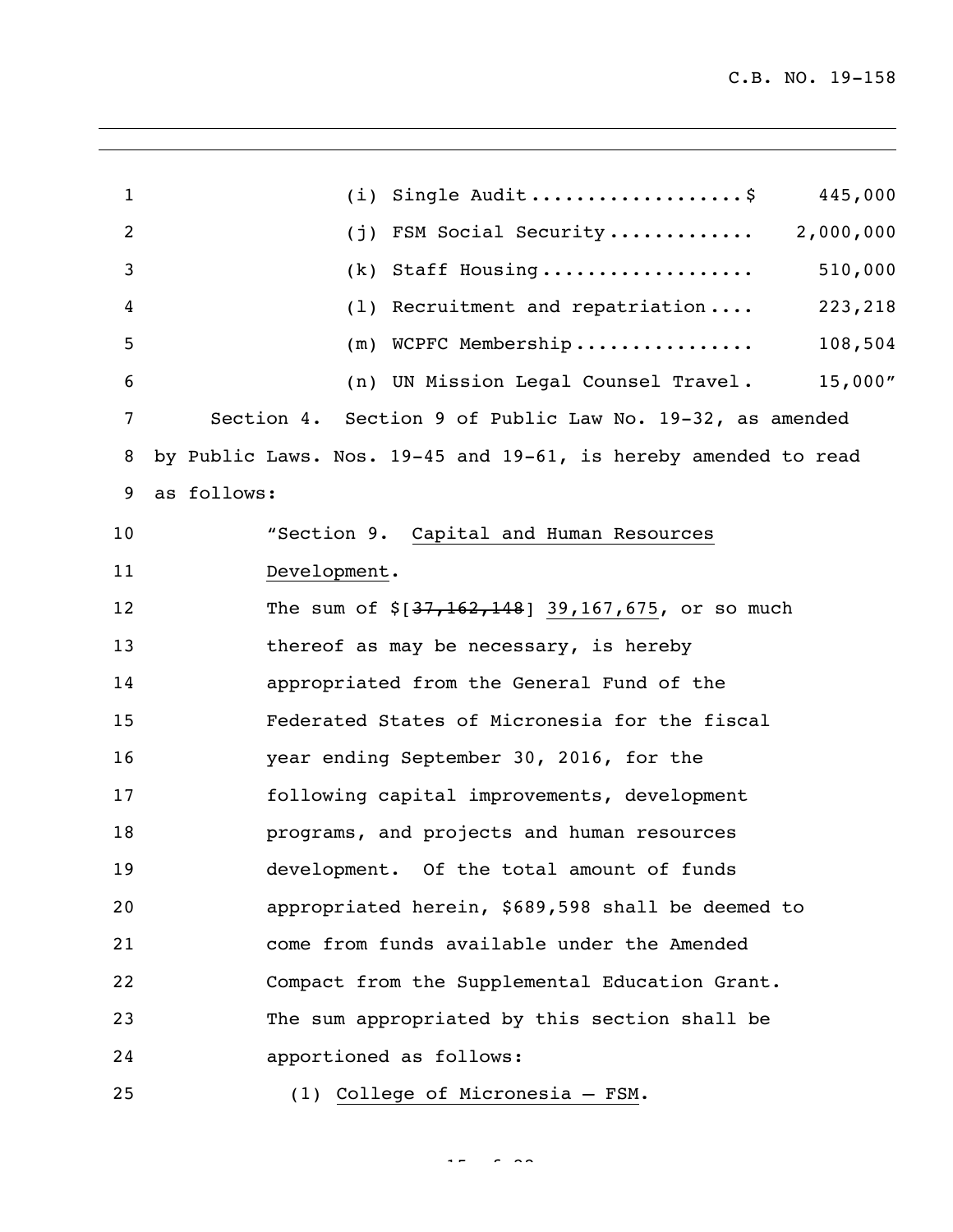| $\mathbf{1}$   |     | (a) College of Micronesia-FSM $\frac{1}{2}$ 3,800,000 |           |
|----------------|-----|-------------------------------------------------------|-----------|
| $\overline{c}$ |     | (b) FSM Fisheries and Maritime Institute              | 833,915   |
| 3              |     | $(c)$ COM-FSM SEG                                     | 683,948   |
| 4              | (2) | Department of Finance & Administration                |           |
| 5              |     | (a) FSM Warehouse Lease & Maintenance                 | 100,000   |
| 6              |     | (b) PCD Awareness Initiative                          | 15,000    |
| 7              |     | (3) Department of Resources & Development             |           |
| 8              |     | (a) FSM Assn. Chamber of Commerce                     | 67,000    |
| 9              |     | (b) State Trade Fairs enhancing                       |           |
| 10             |     | value addition                                        | 40,000    |
| 11             |     | $(C)$ SNLC                                            | 50,000    |
| 12             |     | (d) FSM Agriculture Census                            | $-0-$     |
| 13             |     | (e) SBDC Capacity Assessment                          | $-0-$     |
| 14             | (f) | National Trade Facilitation                           |           |
| 15             |     | Conference (NTFC)                                     | 75,000    |
| 16             | (q) | Food Security Production                              | 100,000   |
| 17             |     | (h) Secretariat/Hosting conference,                   |           |
| 18             |     | equipment, materials                                  | 10,000    |
| 19             |     | (i) Foreign Investment Review                         | $-0-$     |
| 20             | (i) | Implement National Tourism Policy                     | 35,000    |
| 21             | (k) | Trade Advisory Service                                | $-0-$     |
| 22             | (1) | Tourism Advisory Service                              | $-0-$     |
| 23             |     | (m) Assistance to States for Tourism                  |           |
| 24             |     | Investment Plan Implementation                        | 1,951,201 |
| 25             |     | (n) Phase II Foreign Investment Review                | 18,278    |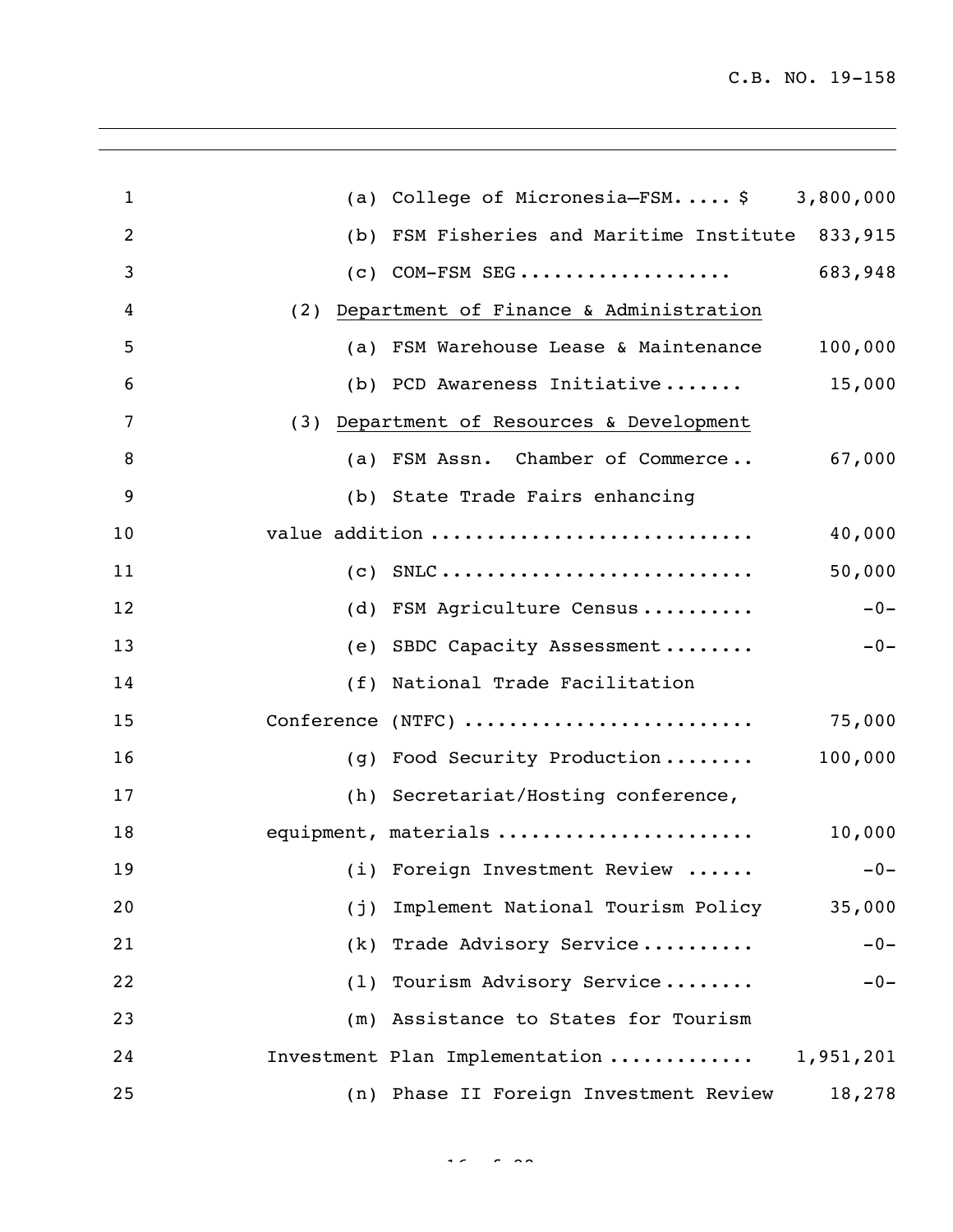| $\mathbf{1}$   | (4) Department of Transportation,                   |
|----------------|-----------------------------------------------------|
| $\overline{2}$ | Communications and Infrastructure.                  |
| 3              | (a) Outer Island Airport Improvement \$ 1,500,000   |
| 4              | 500,000<br>Capital Facilities Rehabilitation<br>(b) |
| 5              | (c) Sekere-Palikir Road, Bridge,                    |
| 6              | and Pavement Drainage<br>300,000                    |
| 7              | (d) Operation & Drydocking Boats 2,500,000          |
| 8              | (e) Caroline Island Air<br>150,000                  |
| 9              | Chuuk Air Service Agreement<br>250,000<br>(f)       |
| 10             | Equipment replacement for Voyager 211,100<br>(g)    |
| 11             | (h) Radar Replacement<br>78,700                     |
| 12             | (i) AIP Matching Funds $[1,860,075]$ 3,720,152      |
| 13             | (j) Cost to install water on Voyager                |
| 14             | to produce more water for distribution to outer     |
| 15             | island in times of emergency<br>138,450             |
| 16             | (5) Department of Justice                           |
| 17             | (a) Patrol boat major                               |
| 18             | maintenance project<br>125,000                      |
| 19             | 20,000<br>(b) Hosting of PILON Meeting              |
| 20             | (c) Humanitarian assistance to detained             |
| 21             | foreign nationals in the state of Yap<br>25,000     |
| 22             | (d) Anti-trafficking in persons & anti-             |
| 23             | 30,000<br>human smuggling                           |
| 24             | (6) Office of Environment & Emergency               |
| 25             | Management                                          |

 $17 - 22$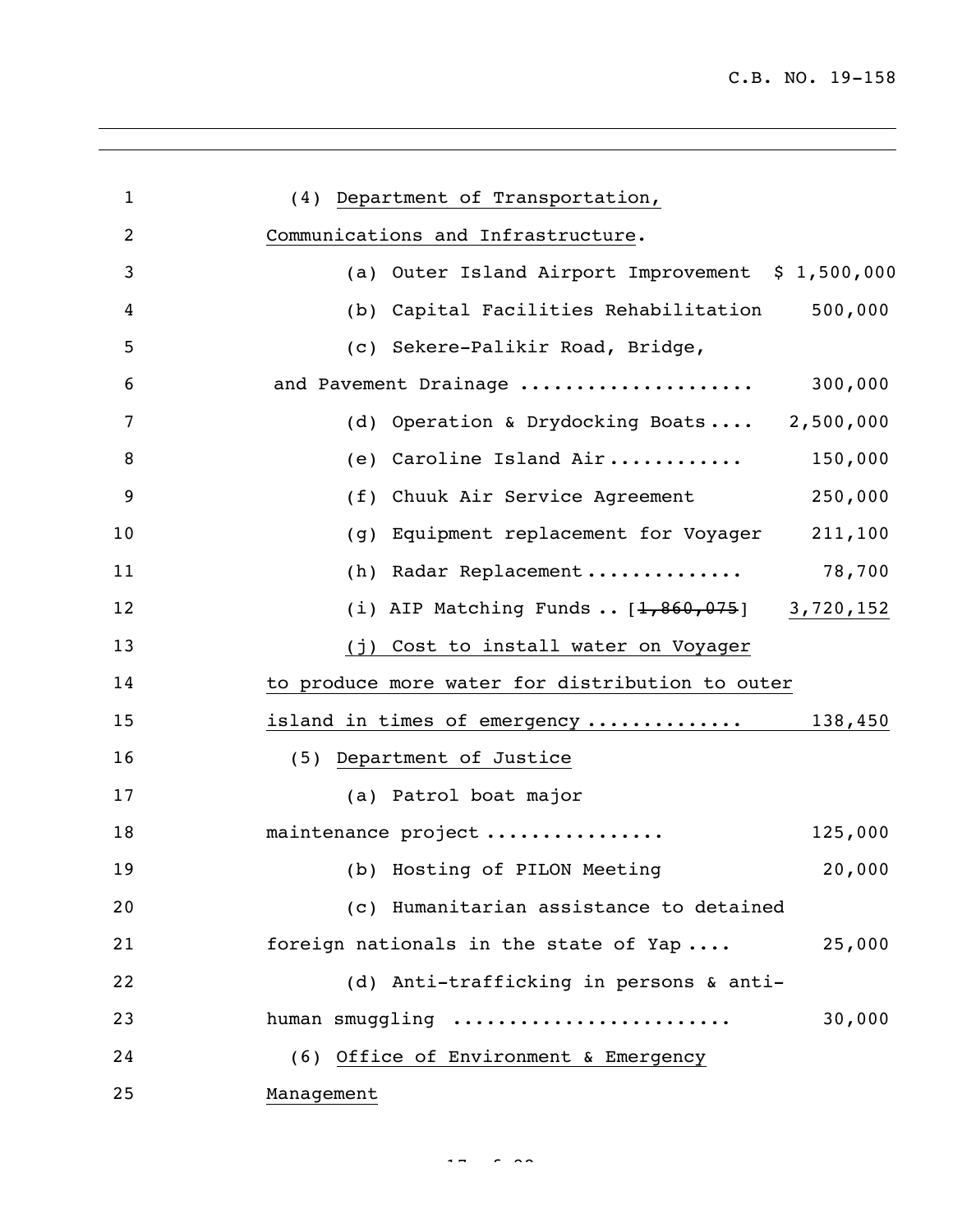| $\mathbf{1}$   | (a) Fostering Sustainable Solid                     |
|----------------|-----------------------------------------------------|
| $\overline{c}$ | Waste Mng \$<br>125,000                             |
| 3              | President's Office<br>(7)                           |
| 4              | FSM Trust Fund 10,000,000<br>(a)                    |
| 5              | 100,000<br>Staff upgrading<br>(b)                   |
| 6              | 2023 Investment Development Fund<br>$-0-$<br>(C)    |
| 7              | Implementation of ODA Policy<br>50,000<br>(d)       |
| 8              | 2016 Development Partners Meeting<br>75,000<br>(e)  |
| 9              | 50,000<br>Compact Review Committee<br>(f)           |
| 10             | Purchase of land in Guam for<br>(q)                 |
| 11             | relocation of the Consulate Office  2,000,000       |
| 12             | National Election.<br>(8)                           |
| 13             | 50,000<br>(a) National Election (voter ID)          |
| 14             | Department of Health and Social Affairs<br>(9)      |
| 15             | (a) Health Services Specialty Pathologist<br>50,000 |
| 16             | Environmental/water/food/lab test<br>78,000<br>(b)  |
| 17             | Medical Specialized Team<br>195,000<br>(C)          |
| 18             | (d) Health Network<br>$-0-$                         |
| 19             | (10) Department of Education                        |
| 20             | (a) NDOE Projects<br>395,000                        |
| 21             | (11) Insurance Board.                               |
| 22             | Improve and strengthen statutory<br>(a)             |
| 23             | and regulatory framework<br>29,409                  |
| 24             | (b) Consultant Site Evaluation<br>99,220            |
| 25             | (12) Other Capital and Human Resource               |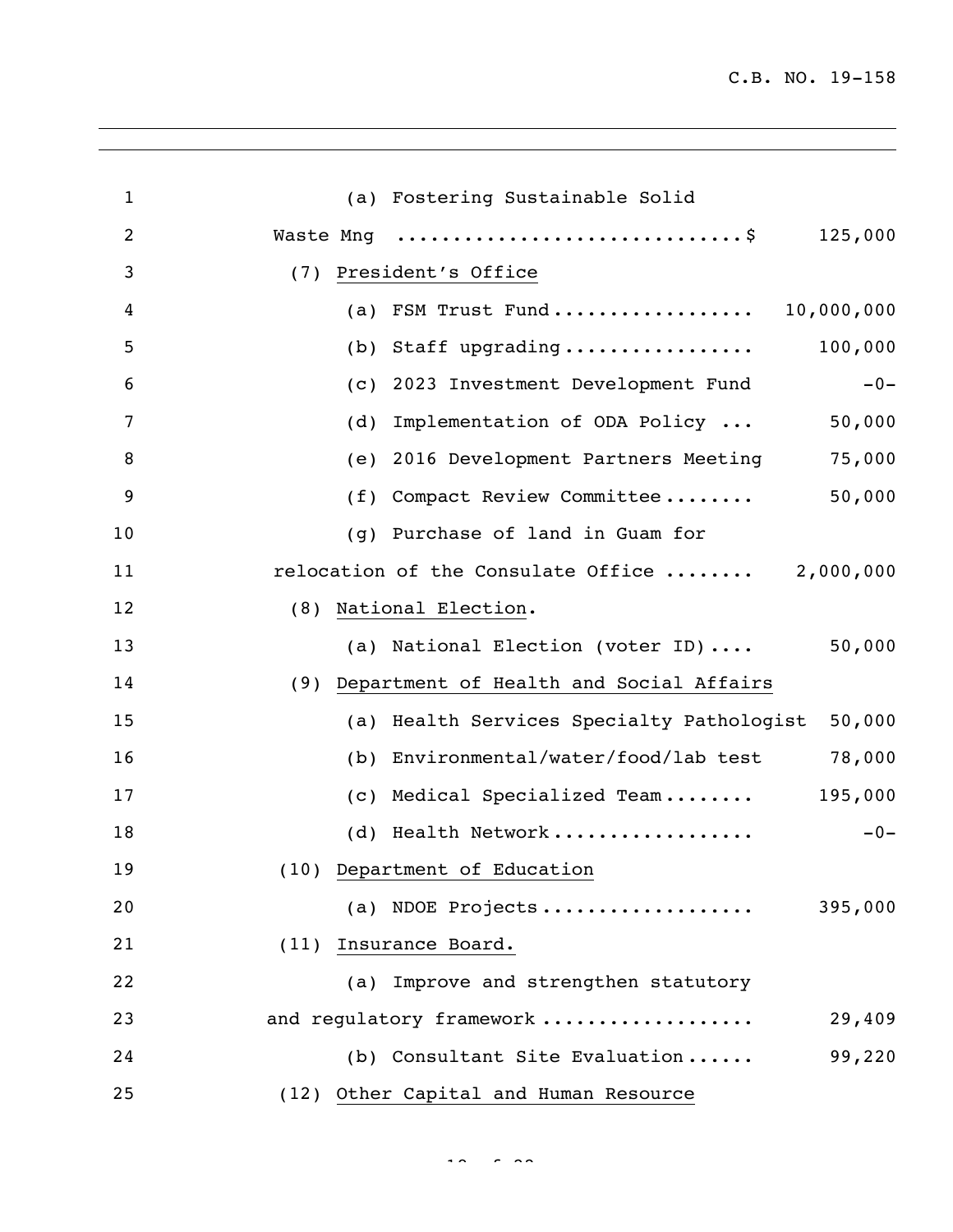| $\mathbf{1}$   | Development.                                   |           |
|----------------|------------------------------------------------|-----------|
| $\overline{c}$ | (a) Chuuk State Priority Infrastructure        |           |
| 3              | Project apportioned as follows:                |           |
| 4              | (i) 4G network upgrade for main                |           |
| 5              | island of Chuuk and mobile extension to the    |           |
| 6              | outer islands of Chuuk \$ 1,500,000            |           |
| 7              | (ii) Other Chuuk State Priority                |           |
| 8              | Infrastructure Projects  2,750,000             |           |
| 9              | (b) Pohnpei State Priority                     |           |
| 10             | Infrastructure Projects                        | $-0-$     |
| 11             | (c) Kosrae State Priority                      |           |
| 12             | Infrastructure Projects  1,500,000             |           |
| 13             | (d) Yap State Priority Infrastructure          |           |
| 14             | Projects; PROVIDED THAT, the allottee submits  |           |
| 15             | both a plan outlining the use of the funds     |           |
| 16             | and a report detailing the use of the Priority |           |
| 17             | Infrastructure Project funds                   |           |
| 18             | appropriated in FY15                           | 1,750,000 |
| 19             | (e) FSM Foreign Mission Repair                 |           |
| 20             | & Maintenance                                  | 300,000   |
| 21             | (f) Renovation of the Supreme Court in         |           |
| 22             | Kosrae & Chief Justice of Kosrae               |           |
| 23             | Travel to Samoa                                | 75,000    |
| 24             | (q) Renovation of Chuuk State                  |           |
| 25             | Supreme Court                                  | 100,000   |
|                |                                                |           |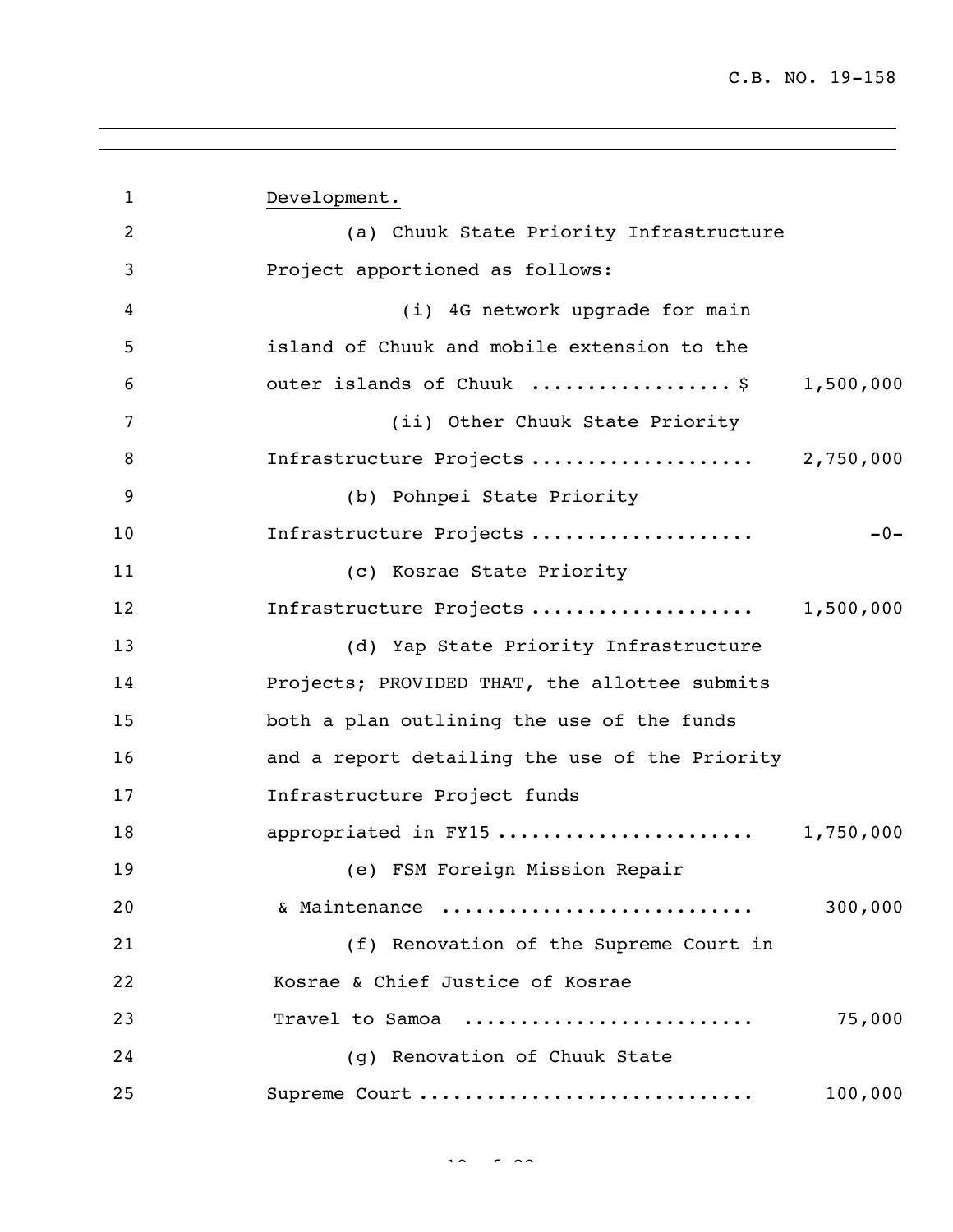| $\mathbf{1}$ | (h) Typhoon Shutters for FSM                             |         |
|--------------|----------------------------------------------------------|---------|
| 2            | Supreme Court in Yap \$                                  | 30,000  |
| 3            | (i) Renovation of the Chuuk                              |         |
| 4            | Delegation Office                                        | 50,000  |
| 5            | (j) Foreign Affairs-FSM                                  |         |
| 6            | Contribution for SPC Hosting                             | 228,000 |
| 7            | (k) NACH-Pacific Island Festival                         |         |
| 8            | of Arts - Pohnpei                                        | 50,000  |
| 9            | (1) NACH-Pacific Island Festival                         |         |
| 10           |                                                          | 50,000  |
| 11           | (m) NACH-Pacific Island Festival                         |         |
| 12           | of Arts - Kosrae                                         | 50,000  |
| 13           | (n) NACH-Pacific Island Festival                         |         |
| 14           | of Arts - Chuuk                                          | 50,000  |
| 15           | (o) Postal Service prior-obligation.                     | 8,302   |
| 16           | (p) Upgrade FSM Congress Internet to                     |         |
| 17           | Fiber Optic                                              | 25,000  |
| 18           | (q) Pacific Assoc. of Supreme Audit                      |         |
| 19           | Institutions Meeting                                     | 20,000  |
| 20           | (r) Office of Public Defender                            |         |
| 21           | prior-obligations                                        | 2,900"  |
| 22           | Section 5. Section 11 of Public Law No. 19-32 is         |         |
| 23           | hereby amended to read as follows:                       |         |
| 24           | Section 11. Reprogramming. Reprogramming of funds        |         |
| 25           | into or from the personnel budget line item shall not be |         |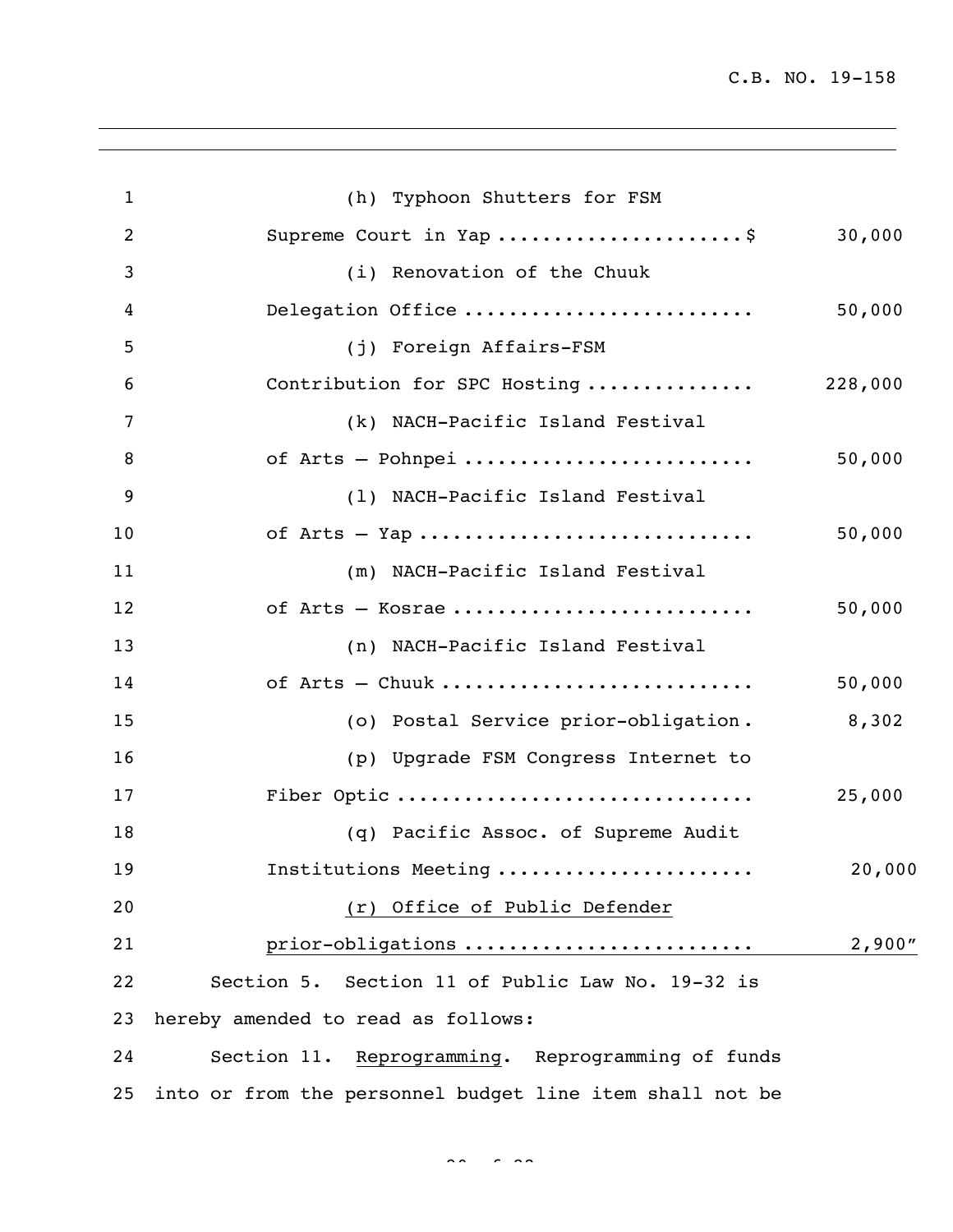permitted. The President, Speaker, Chief Justice and Public Auditor may reprogram up to 10% percent to or from the funds appropriated in sections 2 (Operating expenses of the Executive Branch), 3 (Operating expenses of the Legislative Branch), 4 (Operating expenses of the National Judicial Branch), and 5 (Operating expenses of the National Public Auditor). Reprogramming of funds within a department, office or agency shall be effected by the head of such department, office or agency by specifying in writing to the Secretary of the Department of Finance and Administration of the FSM National Government, the accounts for which funding is either increased or decreased. For one time only, reprogramming is permitted of the remaining \$6,000 from fixed assets to personnel of the National Election Office in section 7 of Public Law No. 19-32 in order to pay for the actingship as election commissioner in Chuuk from prior year fiscal year as well as prior year obligations to Chuuk Public Utility Corporation. Reprogramming other than as specified herein is not permitted, and more specifically, reprogramming into or out of any line item contained in section 8 (Grants, Subsidies and Contributions) or section 9 (Investment: Capital and Human Resources) is not permitted. The President shall report to Congress within one month of the last day of each financial quarter all

 $\sim$  22